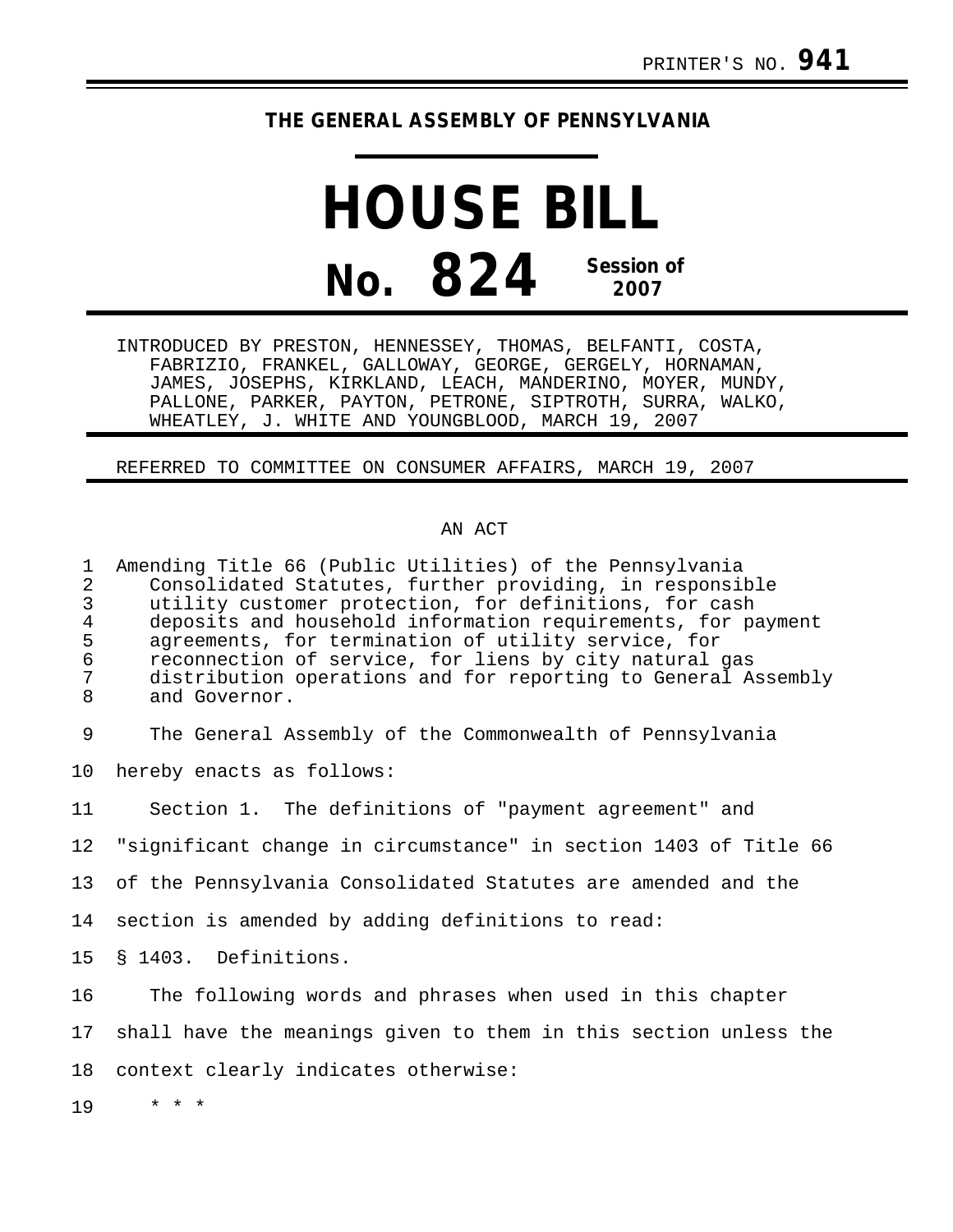1 "Occupant." A person who resides in the premises to which 2 utility service is provided or requested.

3 ["Payment agreement." An agreement whereby a customer who 4 admits liability for billed service is permitted to amortize or 5 pay the unpaid balance of the account in one or more payments.] 6 \* \* \*

7 "PUC payment agreement." An agreement ordered or approved by 8 the Pennsylvania Public Utility Commission whereby a customer 9 who admits liability for billed service is permitted to amortize 10 <u>or pay the unpaid balance of the account in one or more</u> 11 payments.

12 "Significant change in circumstance." Any of the following 13 criteria when verified by the public utility and experienced by 14 customers with household income less than 300% of the Federal 15 poverty level:

16 (1) The onset of a chronic or acute illness [resulting 17 in a significant loss in the customer's household income]. 18 (2) Catastrophic damage to the customer's residence 19 resulting in a significant net cost to the customer's

20 household.

21 (3) Loss of the customer's residence.

22 (4) Increase in the customer's number of dependents in 23 the household.

24 "Utility payment agreement." An agreement entered into 25 between a public utility and a customer whereby a customer who 26 admits liability for billed service is permitted to amortize or 27 pay the unpaid balance of the account in one or more payments. 28 \* \* \* 29 Section 2. Sections 1404(a), (b), (c) and (d), 1405, 1406,

30 1407, 1414 and 1415 of Title 66 are amended to read: 20070H0824B0941 - 2 -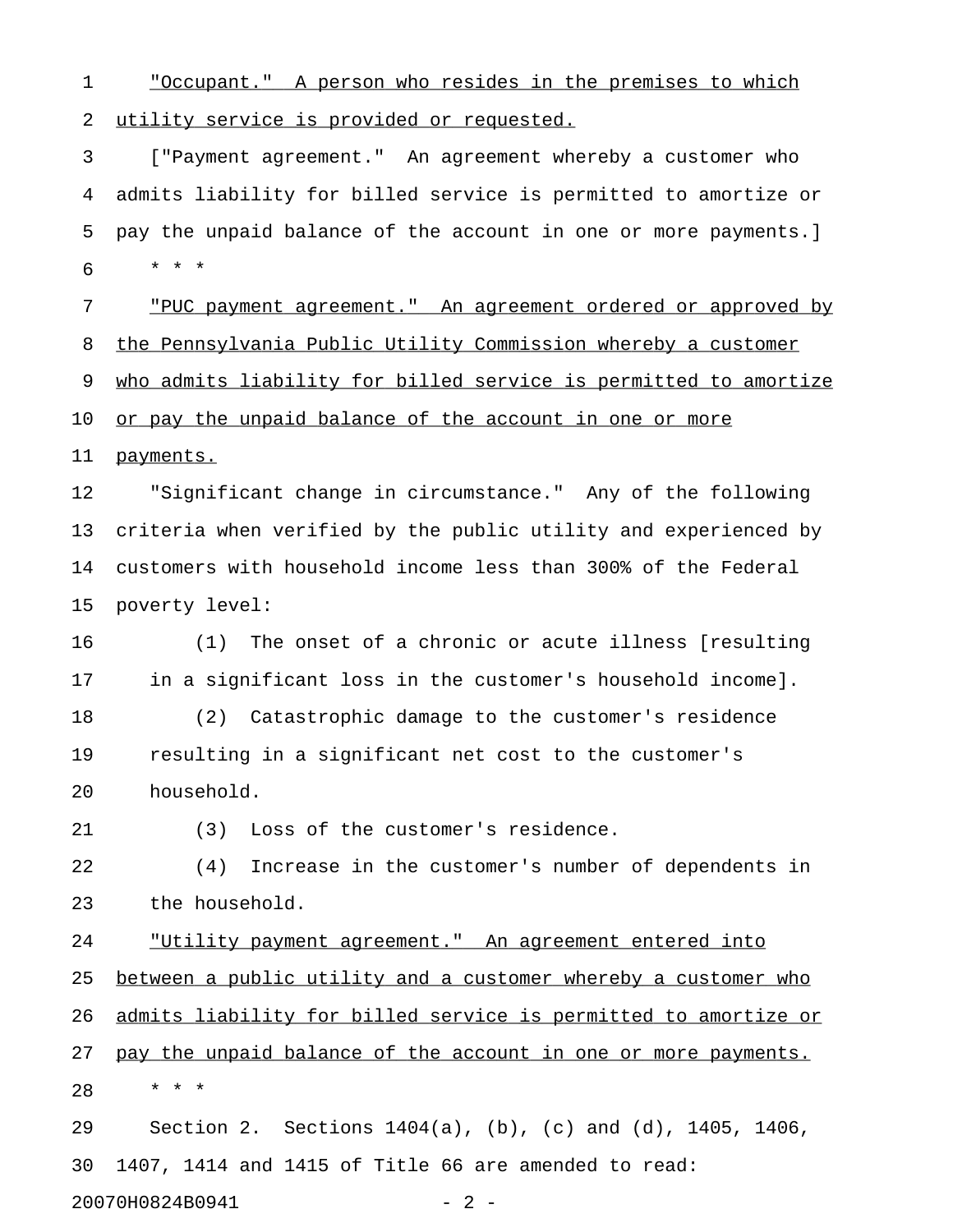1 § 1404. Cash deposits and household information requirements. 2 (a) General rule.--In addition to the right to collect a 3 deposit under any commission regulation or order, the commission 4 shall not prohibit a public utility[, prior to or as a condition 5 of providing utility service,] from requiring a cash deposit 6 payable, during a 90-day period, in accordance with commission 7 requlations in an amount that is equal to [one-sixth] one-8 twelfth of the applicant's estimated annual bill, at the time 9 the public utility determines a deposit is required, from the 10 following:

11 (1) An applicant who previously received utility 12 distribution services and was a customer of the public 13 utility and whose service was terminated for any of the 14 following reasons:

15 (i) Nonpayment of an undisputed delinquent account. 16 (ii) Failure to complete payment of a deposit, 17 provide a guarantee or establish credit.

18 (iii) Failure to permit access to meters, service 19 connections or other property of the public utility for 20 the purpose of replacement, maintenance, repair or meter 21 reading.

22 (iv) Unauthorized use of the utility service 23 delivered on or about the affected dwelling.

24 (v) Failure to comply with the material terms of a 25 settlement or payment agreement.

26 (vi) Fraud or material misrepresentation of identity 27 for the purpose of obtaining utility service.

28 (vii) Tampering with meters, including, but not 29 limited to, bypassing a meter or removal of an automatic 30 meter reading device or other public utility equipment.

20070H0824B0941 - 3 -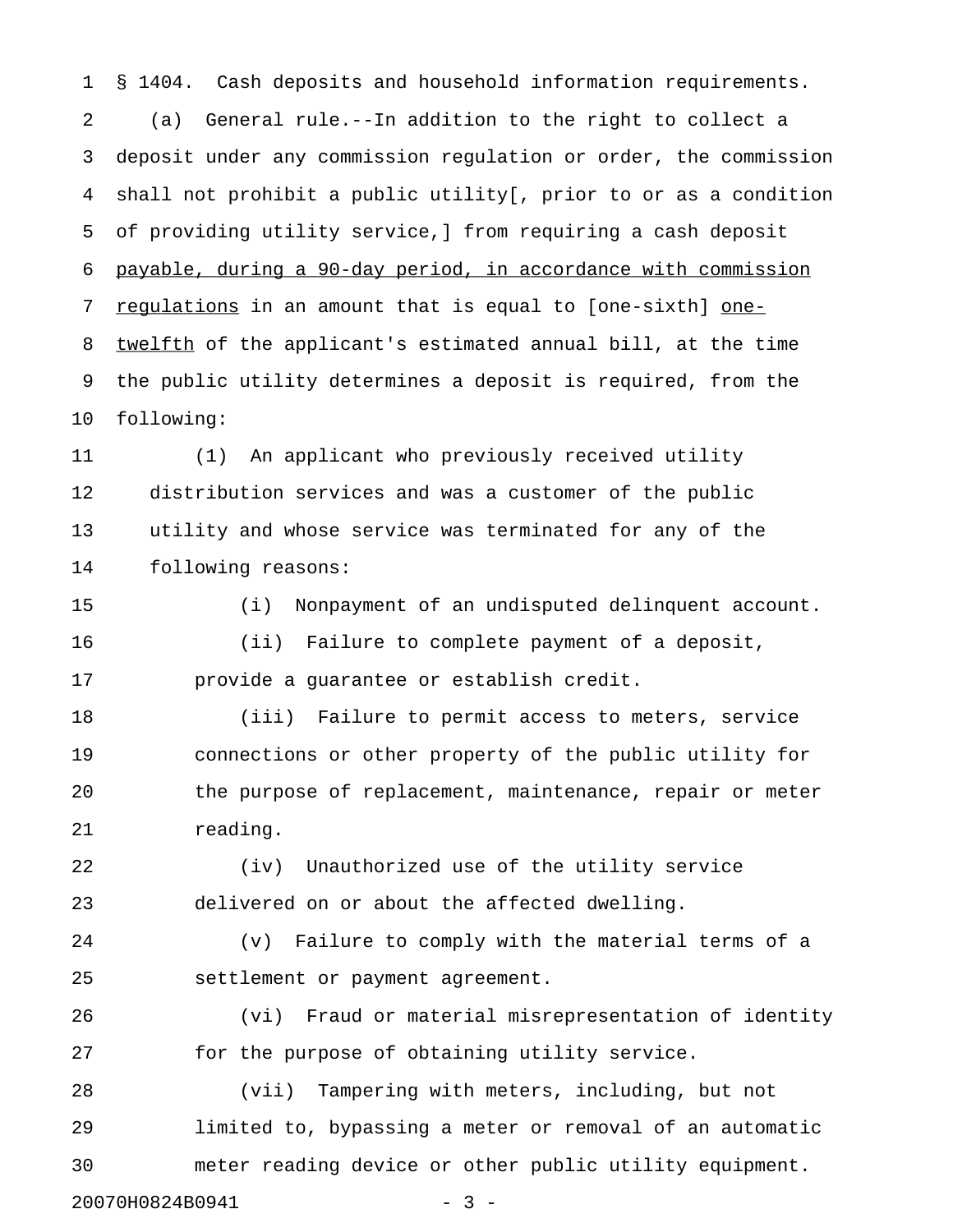1 (viii) Violating tariff provisions on file with the 2 commission so as to endanger the safety of a person or 3 the integrity of the delivery system of the public 4 utility.

5 (2) Any applicant or customer who is unable to establish 6 creditworthiness [to the satisfaction of the public utility] 7 through the use of a generally accepted credit scoring 8 methodology which [employs standards for using the 9 methodology that fall within the range of general industry 10 practice] is approved by the commission.

11 (3) A customer who fails to comply with a material term 12 or condition of a settlement or payment agreement.

13 (b) Third-party guarantor.--Nothing in this section shall be 14 construed to preclude an applicant from furnishing a third-party 15 guarantor in lieu of a cash deposit. The guaranty shall be in 16 writing and shall state the terms of the guaranty. The guarantor 17 shall be responsible for [all missed payments owed to the public 18 utility] the amount of the deposit that would otherwise be 19 required under this section.

20 (c) Deposit hold period.--

21 (1) A public utility may hold a deposit until a timely 22 payment history is established [or for a maximum period of 23 24] but no longer than 18 months.

24 (2) A timely payment history is established when a 25 customer has paid in full and on time for twelve consecutive 26 months.

27 (3) At the end of the deposit holding period as 28 established in paragraph (1), the public utility shall deduct 29 the outstanding balance from the deposit and return or credit 30 any positive difference to the customer.

20070H0824B0941 - 4 -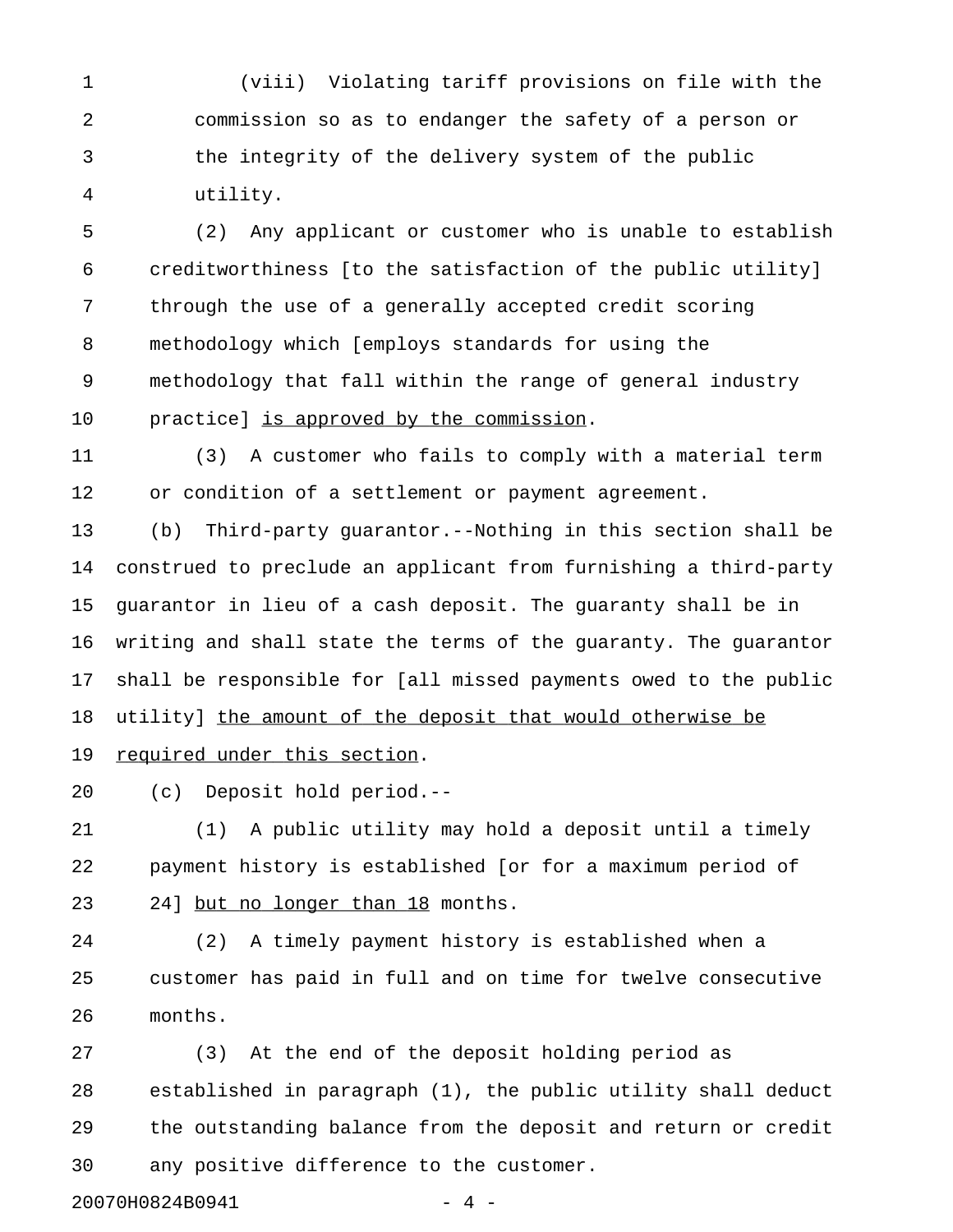1 (4) If service is terminated before the end of the 2 deposit holding period as established in paragraph (1), the 3 public utility shall deduct the outstanding balance from the 4 deposit and return any positive difference to the customer 5 within 60 days of the termination.

6 (5) If a customer becomes delinquent before the end of 7 the deposit holding period as established in paragraph (1), 8 the public utility may deduct the outstanding balance from 9 the deposit.

10 (6) The public utility shall accrue on the deposit until 11 it is returned or credited the legal rate of interest 12 pursuant to section 202 of the act of January 30, 1974 13 (P.L.13, No.6), referred to as the Loan Interest and 14 Protection Law, and return such interest with the deposit. 15 (d) Adult occupants.--Prior to providing utility service, a 16 public utility may require the applicant to provide the [names] 17 name of each adult occupant residing at the location [and proof 18 of their identity] whose name appears on a mortgage, deed or 19 lease for the property.

20 \* \* \*

21 § 1405. Payment agreements.

22 (a) General rule.--The commission is authorized to 23 investigate complaints regarding payment disputes between a 24 public utility, applicants and customers. The commission is 25 authorized to establish payment agreements between a public 26 utility, customers and applicants [within the limits established 27 by this chapter].

28 (b) Length of PUC payment agreements.--The length of time 29 for a customer to resolve an unpaid balance on an account that 30 is subject to a PUC payment agreement [that is investigated by 20070H0824B0941 - 5 -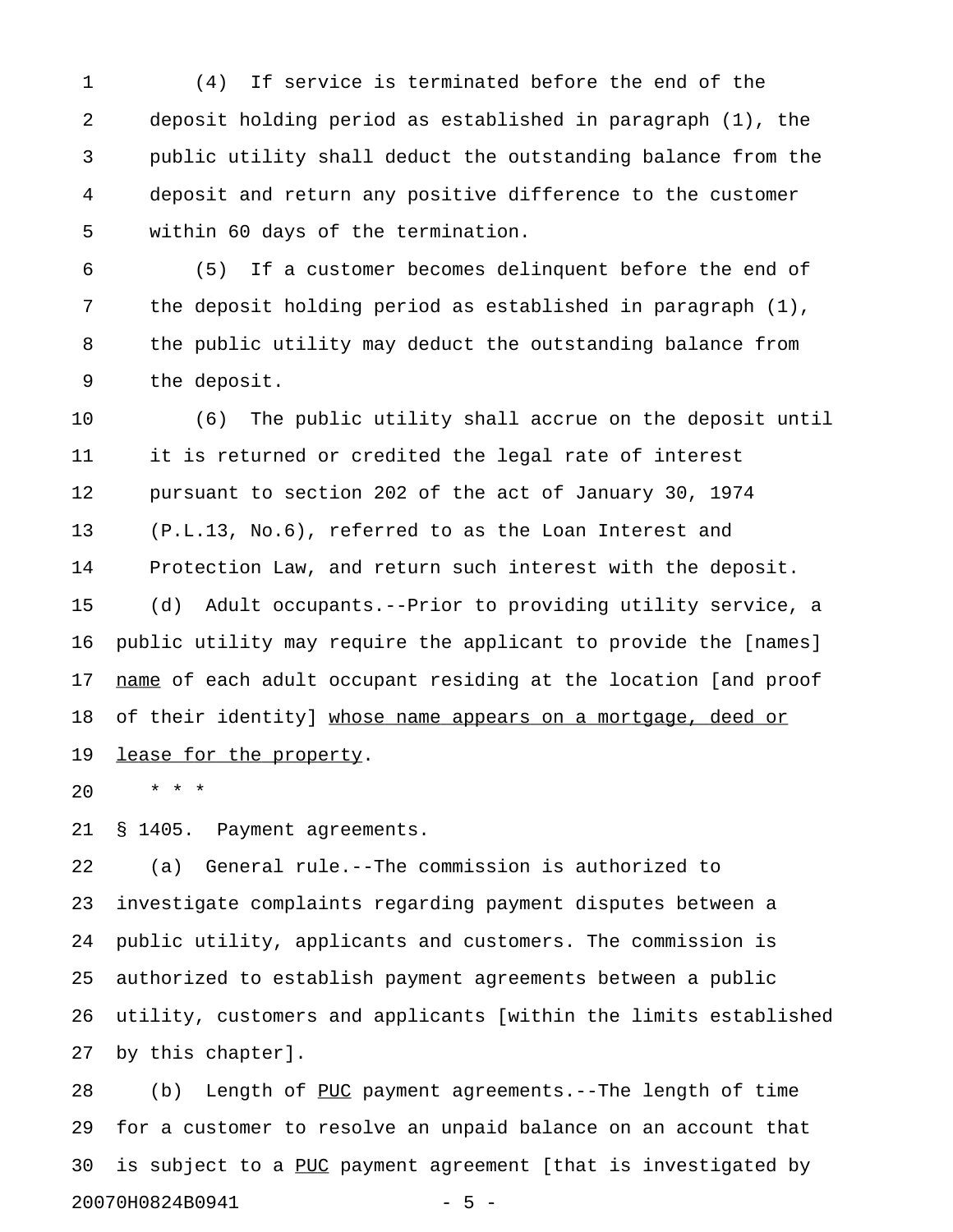1 the commission and is entered into by a public utility and a 2 customer] shall not extend beyond:

3 (1) Five years for customers with a gross monthly 4 household income level not exceeding 150% of the Federal 5 poverty level.

6 (2) [Two] Three years for customers with a gross monthly \_\_\_\_\_ 7 household income level exceeding 150% and not more than 250% 8 of the Federal poverty level.

9 (3) One year for customers with a gross monthly 10 household income level exceeding 250% of the Federal poverty 11 level and not more than 300% of the Federal poverty level.

12 (4) Six months for customers with a gross monthly 13 household income level exceeding 300% of the Federal poverty 14 level.

15 (c) Customer assistance programs.--[Customer assistance 16 program rates shall be timely paid and shall not be the subject 17 of payment agreements negotiated or approved by the commission.] 18 When a customer contacts the public utility to make payment 19 arrangements, the public utility shall notify the customer 20 verbally and in writing about the public utility's customer 21 assistance program, inquire about the customer's eligibility and 22 enroll eligible customers into the customer assistance program,

23 if agreeable to the customer.

24 (d) Number of payment agreements.--Absent a change in income 25 or other significant change in circumstances, the commission 26 shall not [establish or] order a public utility to establish a 27 second or subsequent PUC payment agreement if a customer has 28 defaulted on a previous PUC payment agreement. [A public utility 29 may, at its discretion, enter into a second or subsequent 30 payment agreement with a customer.] 20070H0824B0941 - 6 -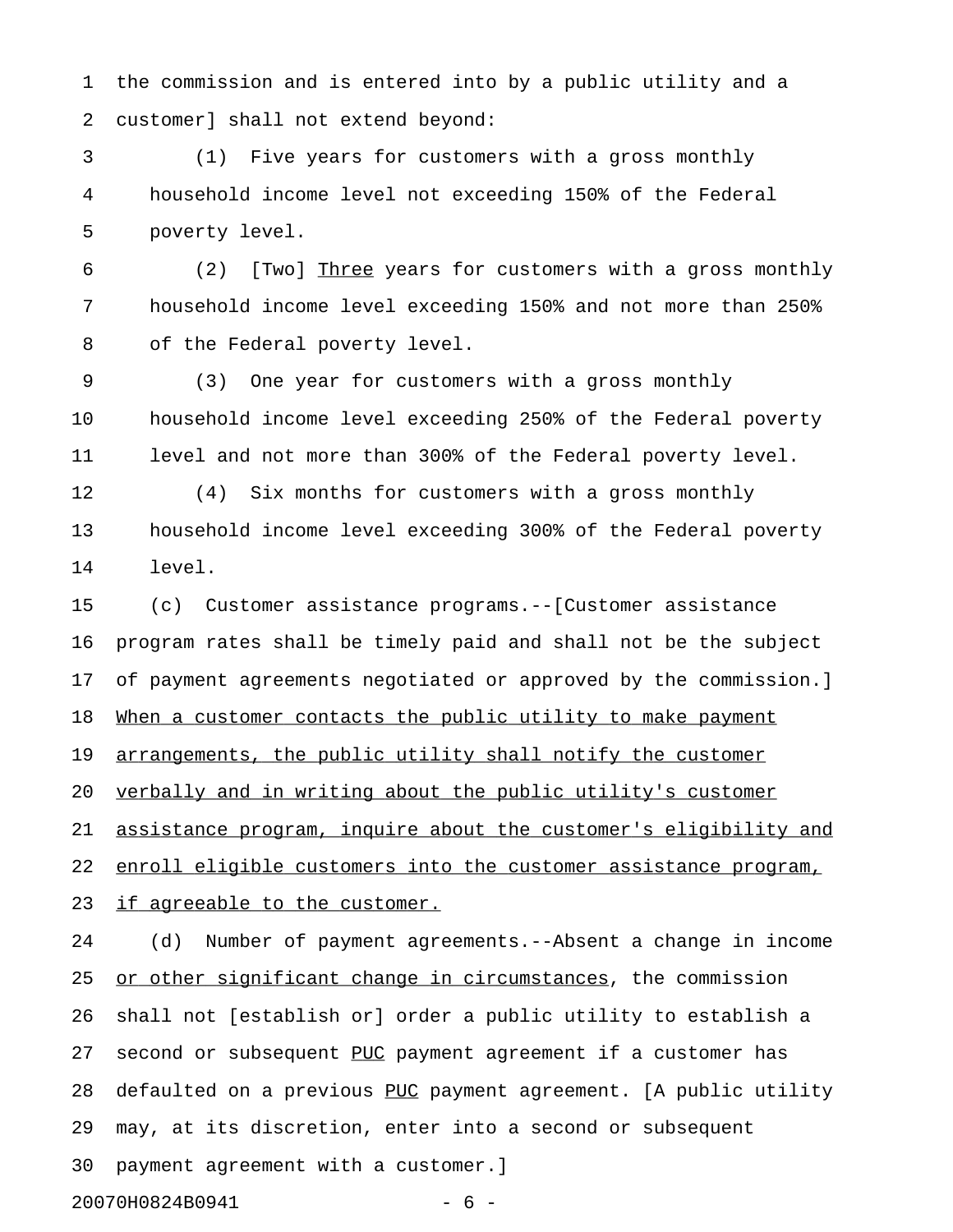1 (e) Extension of PUC payment agreements.--If the customer 2 defaults on a PUC payment agreement [established under 3 subsections (a) and (b) as a result of a significant change in 4 circumstance], the commission may reinstate the payment 5 agreement and extend the remaining term for an initial period of 6 six months. The initial extension period may be extended for an 7 additional six months for good cause shown.

8 (f) Failure to comply with PUC payment agreement.--Failure 9 of a customer to comply with the terms of a payment agreement 10 shall be grounds for a public utility to terminate the 11 customer's service. Pending the outcome of a complaint filed 12 with the commission, a customer shall be obligated to pay that 13 portion of the bill which is not in dispute and subsequent bills 14 which are not in dispute.

15 (g) Utility payment agreement.--A public utility may enter 16 into one or more utility payment agreements in accordance with 17 regulations established by the commission.

18 § 1406. Termination of utility service.

19 (a) Authorized termination.--A public utility may notify a 20 customer and terminate service provided to a customer after 21 notice as provided in subsection (b) for any of the following 22 actions by the customer:

23 (1) Nonpayment of an undisputed delinquent account. 24 (2) Failure to comply with the material terms of a 25 payment agreement.

26 (3) Failure to complete payment of a deposit, provide a 27 guarantee of payment or establish credit.

28 (4) Failure to permit access to meters, service 29 connections or other property of the public utility for the 30 purpose of replacement, maintenance, repair or meter reading. 20070H0824B0941 - 7 -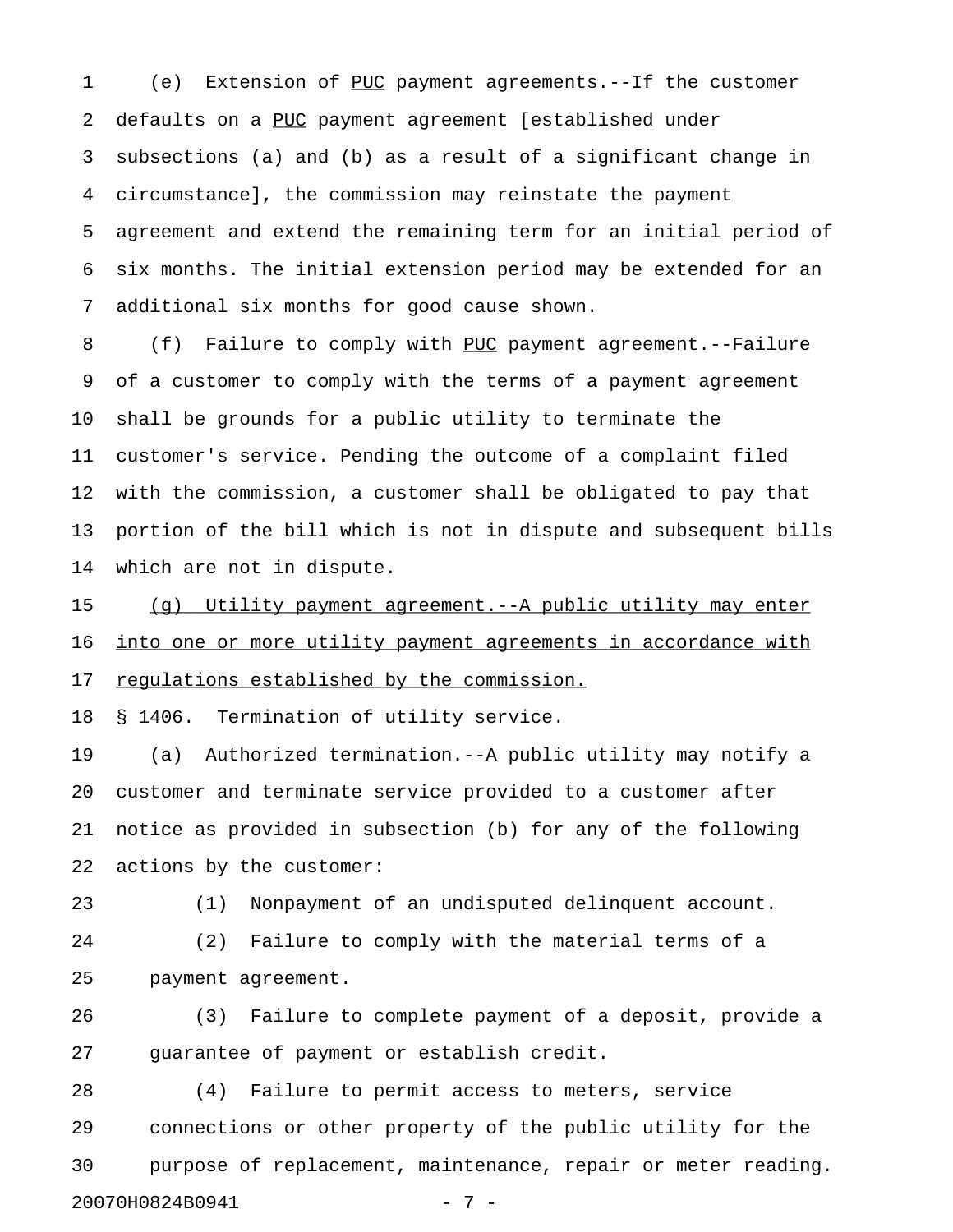1 (5) Fraud or material misrepresentation of the 2 customer's identity for the purpose of obtaining service. 3 (b) [Notice of termination of service] Pretermination \_\_\_\_\_\_\_\_\_\_\_\_\_\_ 4 notices, contacts and duties.--5 (1) Prior to terminating service under subsection (a), a 6 public utility: 7 (i) Shall provide written notice of the termination 8 to the customer at least ten days prior to the date of 9 the proposed termination. The termination notice shall 10 remain effective for 60 days. 11 (ii) Shall [attempt to] contact the customer or 12 occupant, [either] in person [or by telephone], to 13 provide notice of the proposed termination at least three 14 days prior to the scheduled termination. [Phone contact 15 shall be deemed complete upon attempted calls on two 16 separate days to the residence between the hours of 7

17 a.m. and 9 p.m. if the calls were made at various times 18 each day.]

19 (iii) [During the months of December through March, 20 unless] Unless personal contact has been made with the \_\_\_\_\_\_ 21 customer or responsible adult by personally visiting the 22 customer's residence, the public utility shall, within 48 23 hours of the scheduled date of termination, post a notice 24 of the proposed termination at the service location.

25 (iv) After complying with paragraphs (ii) and (iii), 26 the public utility shall [attempt to] make personal 27 contact with the customer or responsible adult at the 28 time service is terminated. [Termination of service shall 29 not be delayed for failure to make personal contact. 30 (2) The public utility shall not be required by the 20070H0824B0941 - 8 -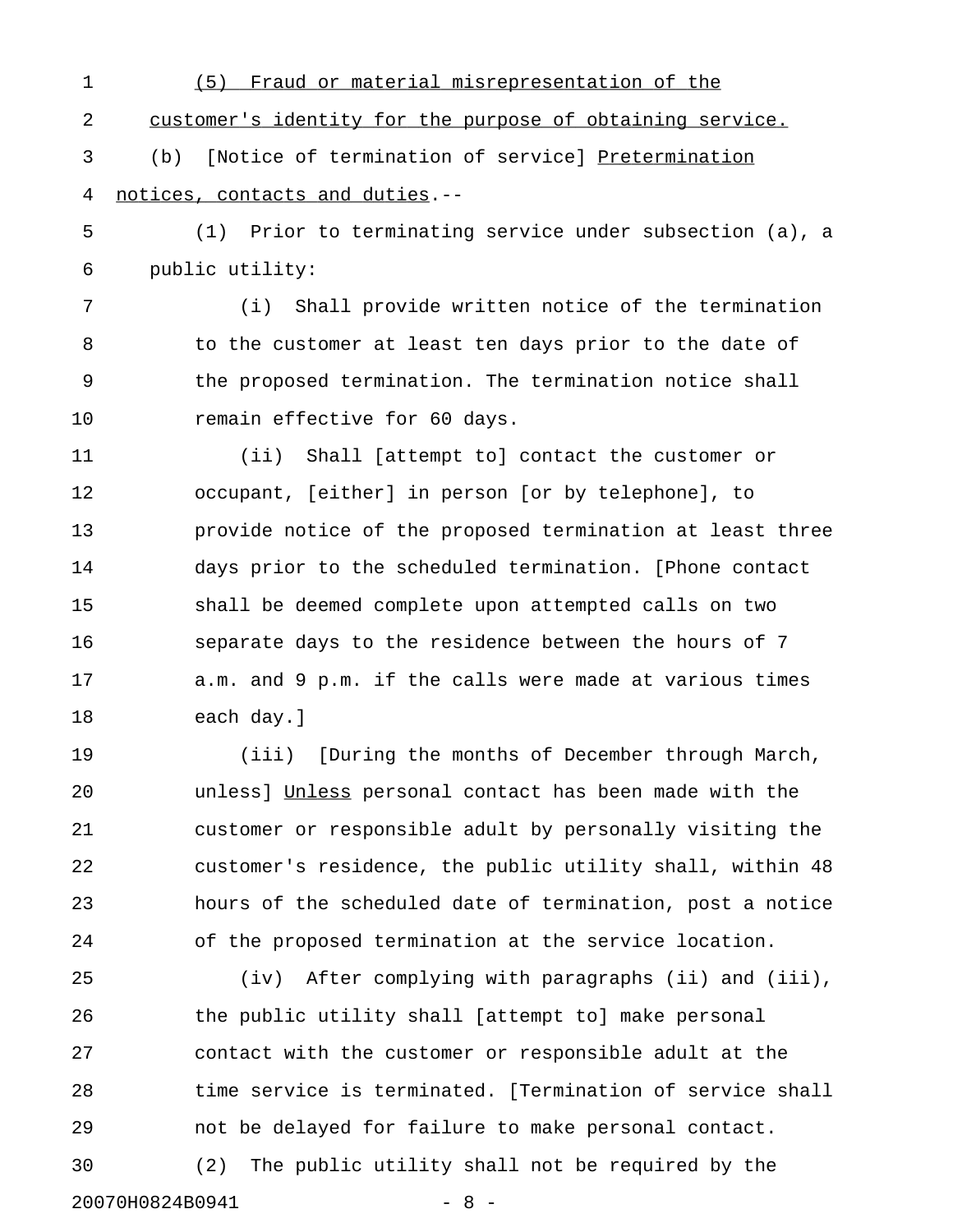1 commission to take any additional actions prior to 2 termination.]

3 (2) For each notice and contact under paragraph (1) and 4 when the customer contacts the utility prior to termination, 5 the public utility shall notify the customer verbally and in 6 writing about the public utility's customer assistance 7 program, inquire about the customer's eligibility and enroll 8 eligible customers into the customer assistance program, if 9 agreeable to the customer. 10 (3) An application for a public utility's customer 11 assistance program shall stay termination of service for 12 nonpayment until a decision has been made on the application, 13 and the utility shall cancel the termination of service upon 14 approval for enrollment in the assistance program. 15 (c) Grounds for immediate termination.-- 16 (1) A public utility may immediately terminate service 17 for any of the following actions by the customer: 18 (i) Unauthorized use of the service delivered on or 19 about the affected dwelling. 20 [(ii) Fraud or material misrepresentation of the 21 customer's identity for the purpose of obtaining 22 service.] 23 (iii) Tampering with meters or other public 24 utility's equipment. 25 (iv) Violating tariff provisions on file with the 26 commission so as to endanger the safety of a person or 27 the integrity of the public utility's delivery system. 28 (2) Upon termination, the public utility shall [make a 29 good faith attempt to] provide a post termination notice to 30 the customer or a responsible person at the affected 20070H0824B0941 - 9 -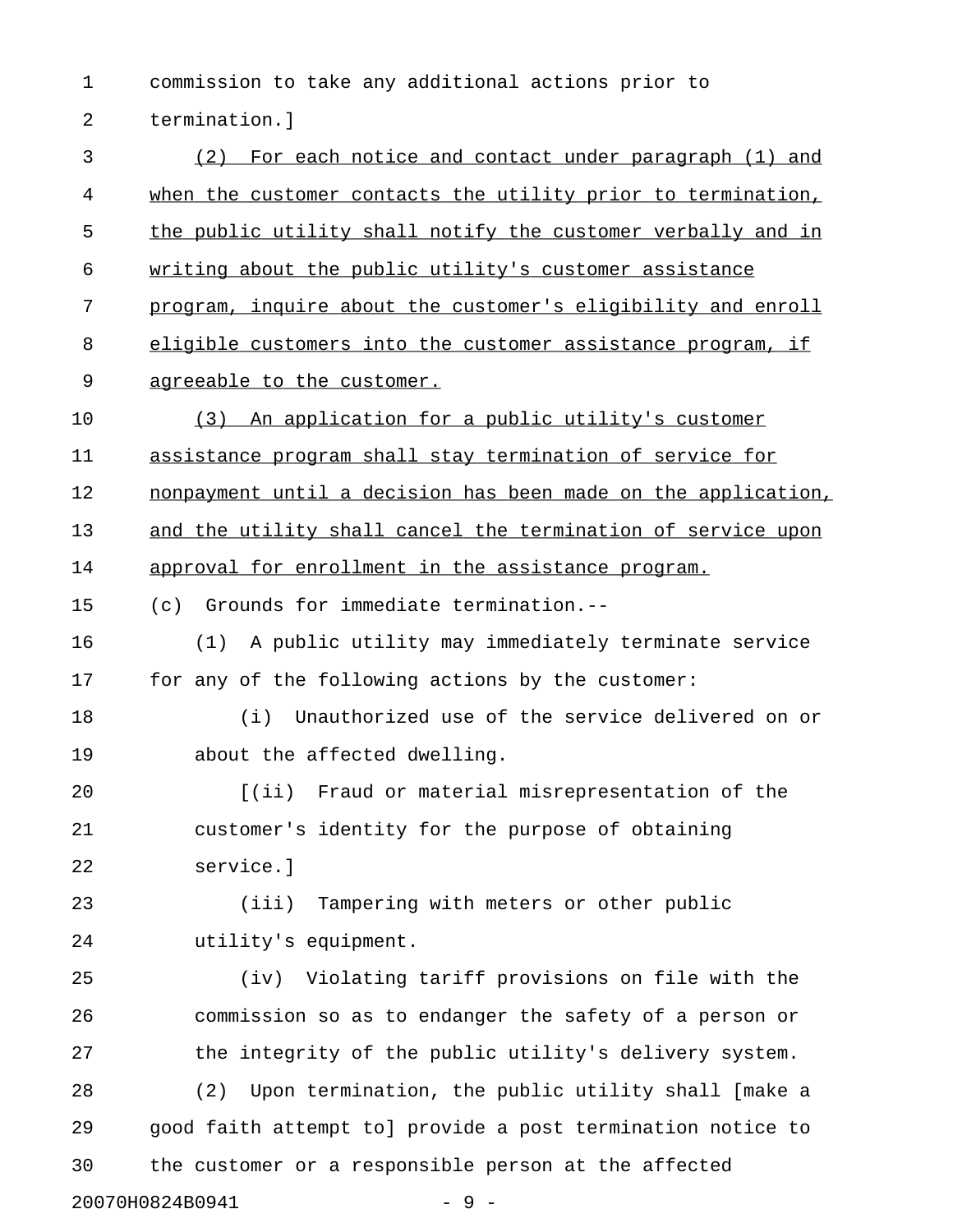1 premises, and, in the case of a single meter, multiunit 2 dwelling, the public utility shall conspicuously post the 3 notice at the dwelling, including in common areas when 4 possible.

5 (d) Timing of termination.--Notwithstanding the provisions 6 of section 1503 (relating to discontinuance of service), a 7 public utility may terminate service for the reasons set forth 8 in subsection (a) from Monday through Friday as long as the 9 public utility can accept payment to restore service on the 10 following day and can restore service consistent with section 11 1407 (relating to reconnection of service).

12 (e) Winter termination.--

13 (1) Unless otherwise authorized by the commission, after 14 November 30 and before April 1, an electric distribution 15 utility or natural gas distribution utility shall not 16 terminate service to customers with household incomes at or 17 below 250% of the Federal poverty level. [except for 18 customers whose actions conform to subsection (c)(1). The 19 commission shall not prohibit an electric distribution 20 utility or natural gas distribution utility from terminating 21 service in accordance with this section to customers with 22 household incomes exceeding 250% of the Federal poverty 23 level.

24 (2) In addition to the winter termination authority set 25 forth in paragraph (1), a city natural gas distribution 26 operation may terminate service to a customer whose household 27 income exceeds 150% of the Federal poverty level but does not 28 exceed 250% of the Federal poverty level, and starting 29 January 1, has not paid at least 50% of his charges for each 30 of the prior two months unless the customer has done one of 20070H0824B0941 - 10 -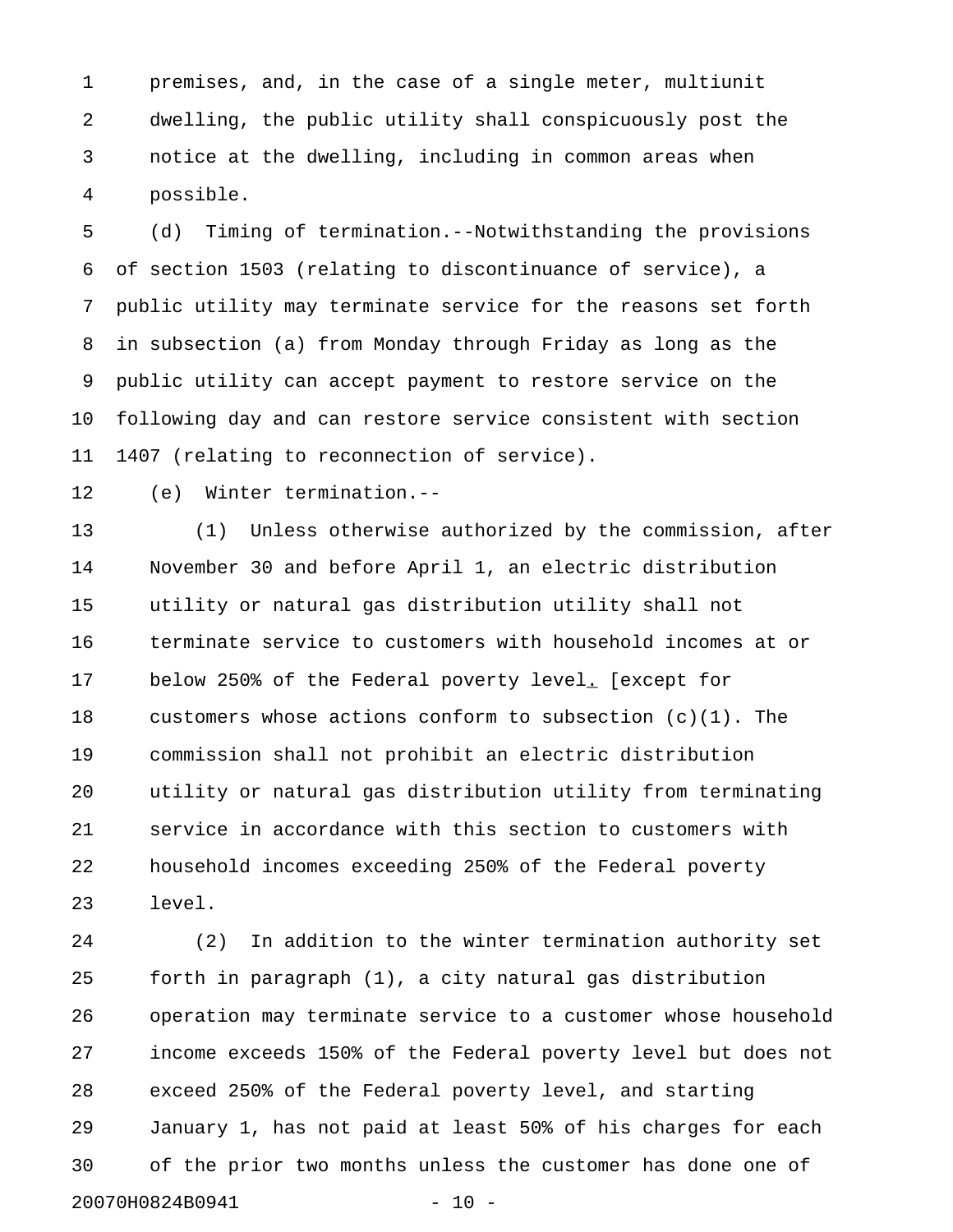1 the following:

2 (i) Has proven in accordance with commission rules 3 that his household contains one or more persons who are 4 65 years of age or over.

5 (ii) Has proven in accordance with commission rules 6 that his household contains one or more persons 12 years 7 of age or younger.

8 (iii) Has obtained a medical certification in 9 accordance with commission rules.

10 (iv) Has paid to the city natural gas distribution 11 operation an amount representing at least 15% of the 12 customer's monthly household income for each of the last 13 two months.

14 (3) At the time that the notice of termination required 15 by subsection  $(b)(1)(i)$  is provided to the customer, the city 16 natural gas distribution operation shall provide notice to 17 the commission. The commission shall not stay the termination 18 of service unless the commission finds that the customer 19 meets the criteria in paragraph (2)(i), (ii), (iii) or (iv).] 20 (f) Medical certification.--A public utility shall not 21 terminate or refuse to reconnect service to a premises when a 22 licensed physician or nurse practitioner has certified that [the 23 customer or a member of the customer's] an occupant of the 24 household is seriously ill or afflicted with a medical condition 25 that will be aggravated by cessation of service. The [customer] 26 occupant shall obtain a letter or other form of notification 27 from a licensed physician or nurse practitioner verifying the 28 condition and shall promptly forward it to the public utility. 29 If, prior to termination of service, the utility employee is 30 informed that an occupant is seriously ill or is affected with a 20070H0824B0941 - 11 -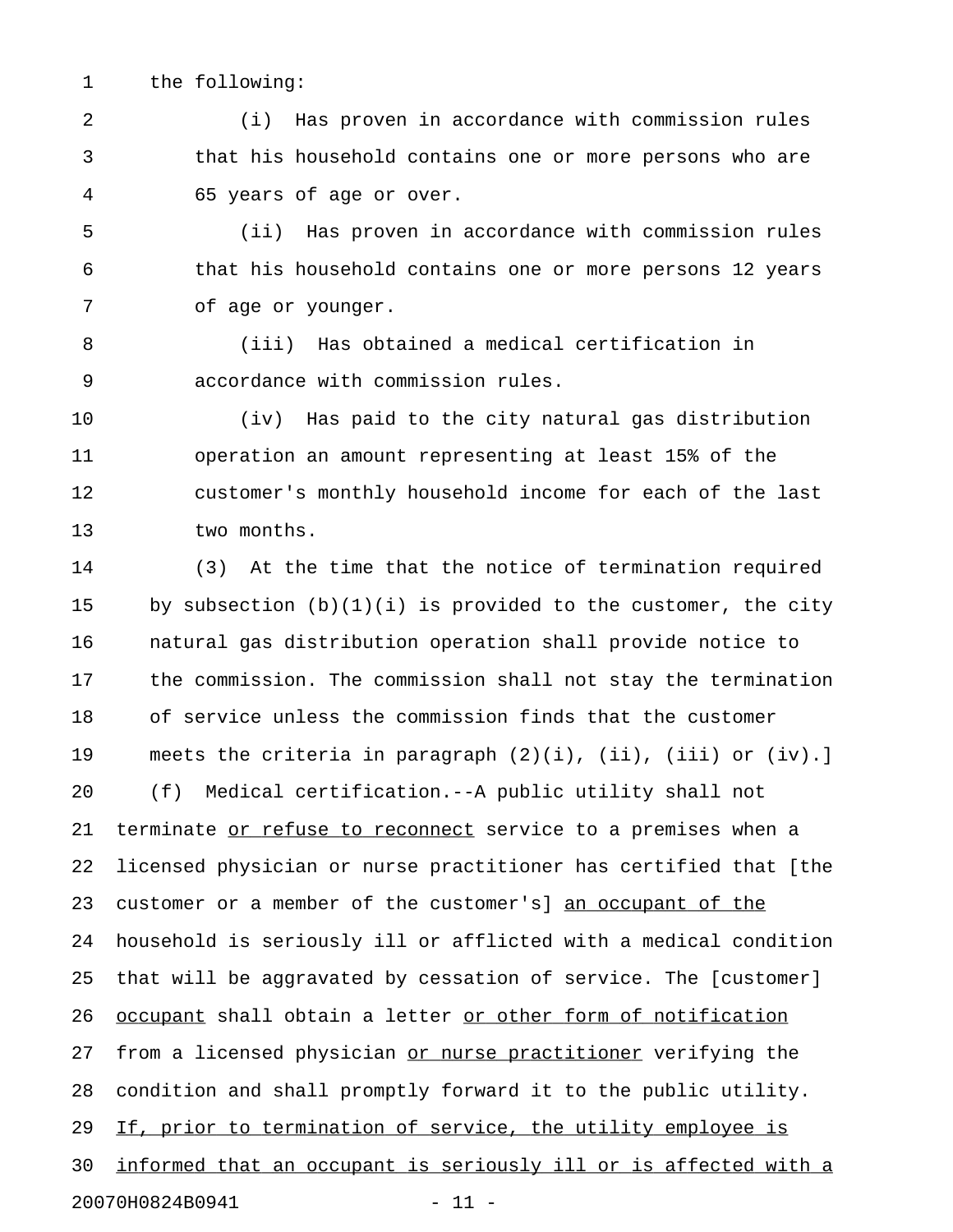1 medical condition which will be aggravated by a cessation of 2 service and that a medical certification will be procured, 3 termination may not occur for at least three days. The medical 4 certification procedure shall be implemented in accordance with 5 commission regulations. 6 (g) Qualification for LIHEAP.--A notice of termination to a 7 customer of a public utility shall be sufficient proof of a 8 crisis for a customer with the requisite income level to receive 9 a LIHEAP Crisis Grant from the Department of Public Welfare or 10 its designee. Between November 1 and March 31, a public utility 11 shall accept assignment of a LIHEAP Crisis Grant from the 12 Department of Public Welfare or its designee on behalf of a 13 customer enrolled in the utility's customer assistance program. 14 (h) Dishonorable tender of payment after receiving 15 termination notice.-- 16 (1) After a public utility has provided a written 17 termination notice under subsection [(b)(1)(i) and attempted 18 telephone contact as provided in subsection (b)(1)(ii)] 19 (b)(1)(i), (ii) and (iii), termination of service may proceed 20 without additional notice if: 21 (i) a customer tenders payment which is subsequently 22 dishonored under 13 Pa.C.S. § 3502 (relating to 23 dishonor); or 24 (ii) a customer tenders payment with an access 25 device, as defined in 18 Pa.C.S. § 4106(d) (relating to 26 access device fraud), which is unauthorized, revoked or 27 canceled. 28 [(2) The public utility shall not be required by the 29 commission to take any additional actions prior to the 30 termination.]

20070H0824B0941 - 12 -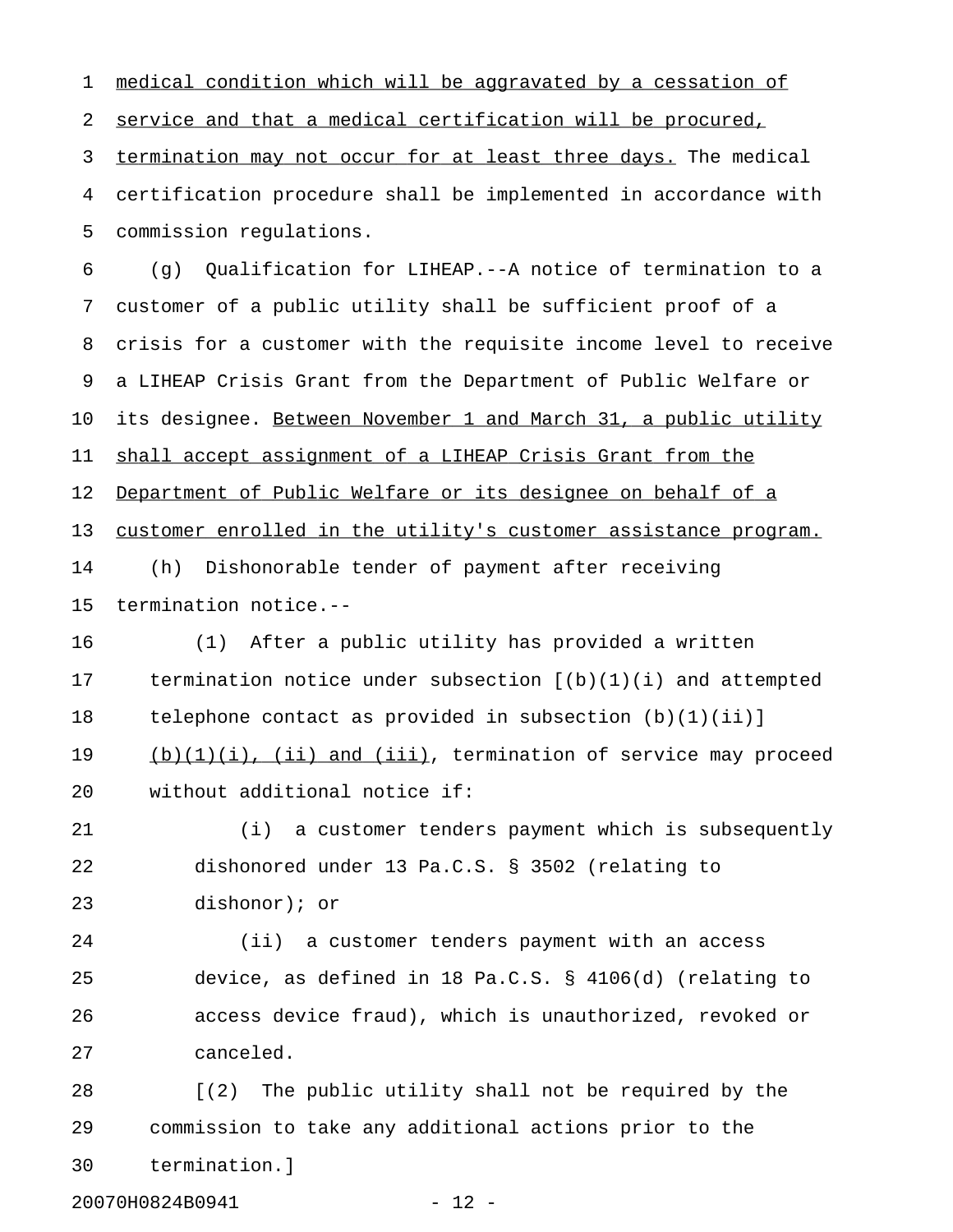1 § 1407. Reconnection of service.

2 (a) Fee.--A public utility may require a reconnection fee 3 based upon the public utility's cost as approved by the 4 commission prior to reconnection of service following lawful 5 termination of the service. This fee shall not exceed  $1/12$  of 6 the customer's outstanding balance.

7 (b) Timing.--When service to a dwelling has been terminated 8 and provided the applicant has met all applicable conditions, 9 the public utility shall reconnect service as follows:

10 (1) Within 24 hours for erroneous terminations or upon 11 receipt by the public utility of a valid medical 12 certification.

13 (2) Within 24 hours for terminations occurring after 14 November 30 and before April 1.

15 (3) Within [three days] 48 hours for erroneous 16 terminations requiring street or sidewalk digging.

17 (4) Within [three days] 24 hours from April 1 to \_\_\_\_\_\_\_\_ 18 November 30 for proper terminations.

19 (5) Within [seven days] 72 hours for proper terminations 20 requiring street or sidewalk digging.

21 (c) Payment to restore service.--

22 (1) A public utility shall provide for and inform the 23 applicant or customer of a location where the customer can 24 make payment to restore service. When there is a contact 25 between a public utility and an applicant or customer 26 concerning restoration of service, the utility shall also 27 notify the applicant or customer verbally and in writing 28 about the public utility's customer assistance program, 29 inquire about the person's eligibility and enroll those 30 eligible into the customer assistance program, if agreeable

20070H0824B0941 - 13 -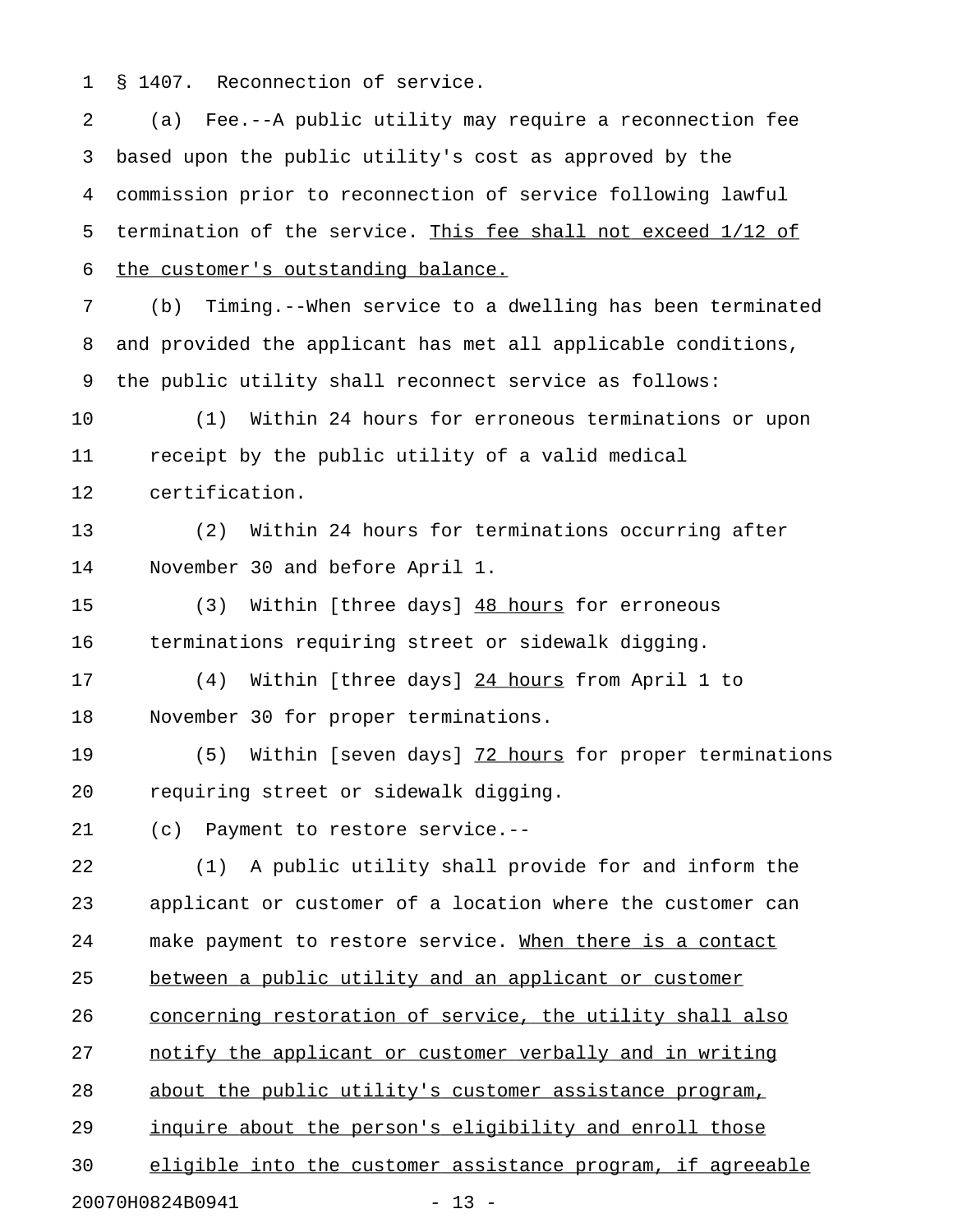### 1 to the applicant or customer.

## 2 (2) A public utility may require:

3 (i) Full payment of any <u>reconnection fees together</u> 4 with repayment over six months of any outstanding balance 5 incurred [together with any reconnection fees] by the 6 customer or applicant [prior to reconnection of service] 7 if the customer or applicant has an income exceeding 300% 8 of the Federal poverty level. [or has defaulted on two or 9 more payment agreements. If a customer or applicant with 10 household income exceeding 300% of the Federal poverty 11 level experiences a life event, the customer shall be 12 permitted a period of not more than three months to pay 13 the outstanding balance required for reconnection. For 14 purposes of this subparagraph, a life event is:

15 (A) A job loss that extended beyond nine months.

16 (B) A serious illness that extended beyond nine 17 months.

18 (C) Death of the primary wage earner.]

19 (ii) Full payment of any reconnection fees together 20 with repayment over 12 months of any outstanding balance 21 incurred by the customer or applicant if the customer or 22 applicant has an income exceeding [150%] 250% of the 23 Federal poverty level but not greater than 300% of the 24 Federal poverty level.

25 (iii) Full payment of any reconnection fees together 26 with repayment over 36 months of any outstanding balance 27 incurred by the customer or applicant if the customer or 28 applicant has an income exceeding 150% of the Federal 29 poverty level but not greater than 250% of the Federal 30 poverty level.

20070H0824B0941 - 14 -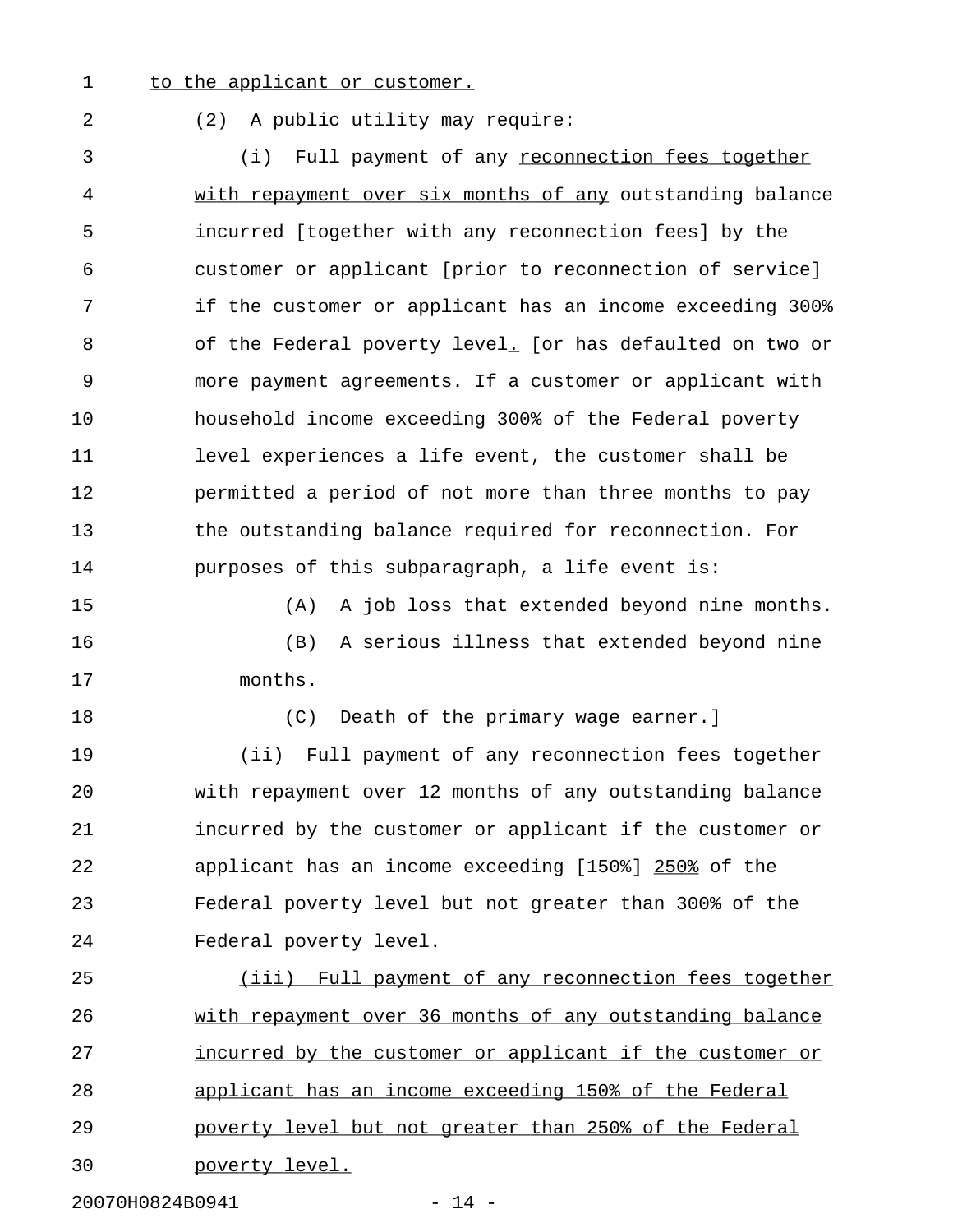1 [(iii)] (iv) Full payment of any reconnection fees 2 together with payment over [24] 60 months of any 3 outstanding balance incurred by the customer or applicant 4 if the customer or applicant has an income not exceeding 5 150% of the Federal poverty level. A customer or 6 applicant of a [city natural gas distribution operation] 7 public utility whose household income does not exceed \_\_\_\_\_\_\_\_\_\_\_\_\_\_ 8 [135%] 150% of the Federal poverty level shall be 9 reinstated pursuant to this subsection only if the 10 customer or applicant enrolls in the customer assistance 11 program of the [city natural gas distribution operation] 12 **public utility except that this requirement shall not** 13 apply if the financial benefits to such customer or 14 applicant are greater if served outside of that 15 assistance program.

16 (v) For customers enrolled in a public utility's 17 customer assistance program at the time of termination, 18 full payment of any reconnection fees together with a 19 portion of their unpaid customer assistance program 20 payments, to be determined according to standards \_\_\_\_\_\_\_\_\_\_\_\_\_\_\_\_\_\_\_\_\_\_\_\_\_\_\_\_\_\_\_\_\_\_\_\_\_\_\_\_\_\_\_\_\_\_\_\_\_ 21 established by the commission.

22 (3) Between November 1 and March 31, a public utility 23 shall accept assignment of a LIHEAP Crisis Grant from the 24 Department of Public Welfare or its designee to restore 25 service to a customer enrolled in the utility's customer 26 assistance program.

27 (d) Payment of outstanding balance at premises.--A public 28 utility may also require the payment of any outstanding balance 29 or portion of an outstanding balance if the applicant [resided] 30 was a customer at the property for which service is requested 20070H0824B0941 - 15 -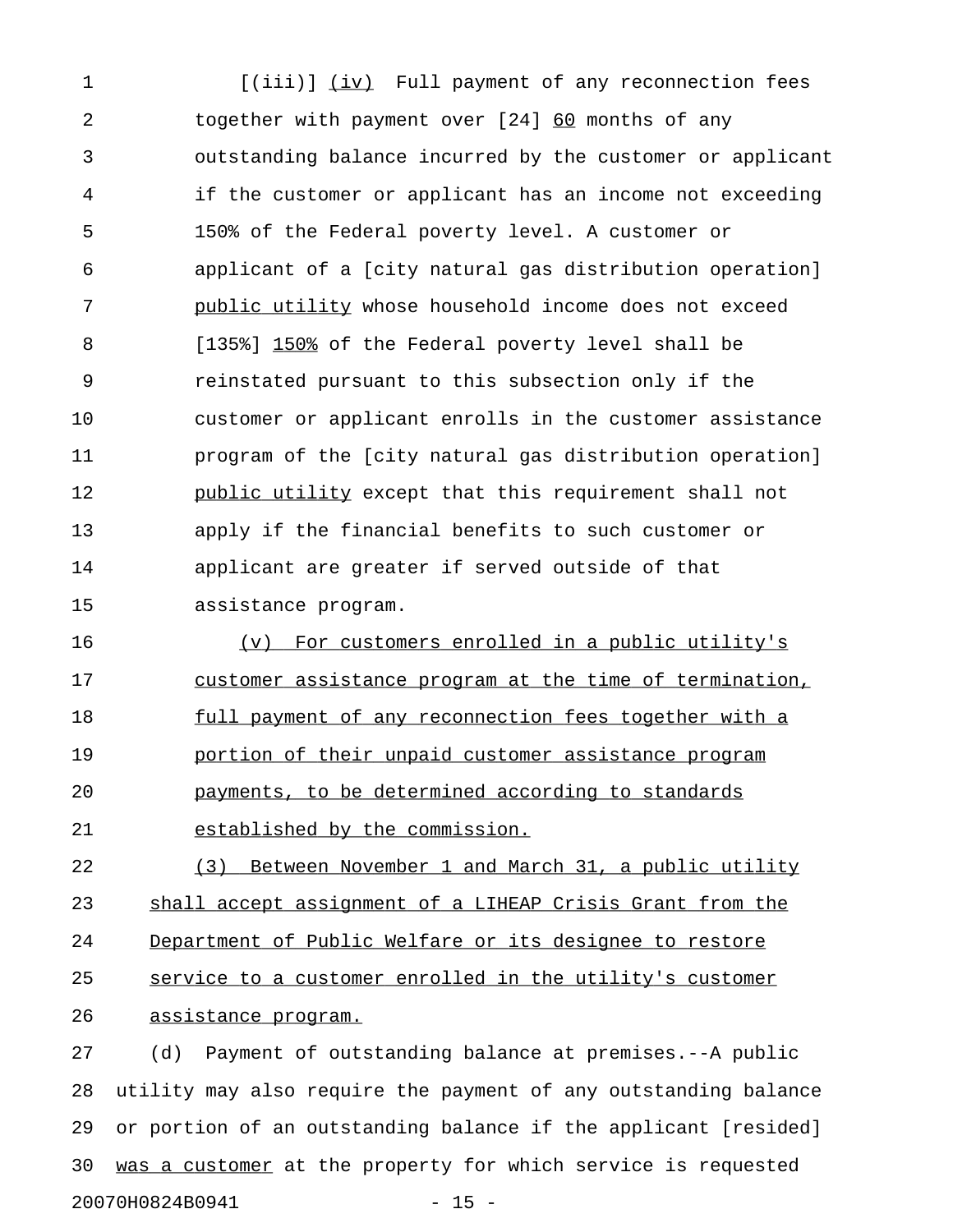1 during the time the outstanding balance accrued and for the time 2 the applicant [resided there] was a customer.

3 (e) Approval.--A public utility may establish that an 4 applicant previously [resided] was a customer at a property for 5 which residential service is requested through the use of 6 mortgage, deed or lease information, a commercially available 7 consumer credit reporting service or other methods approved as 8 valid by the commission.

9 § 1414. [Liens] Fees by city natural gas distribution 10 operations.

11 [(a) General rule.--A city natural gas distribution 12 operation furnishing gas service to a property is entitled to 13 impose or assess a municipal claim against the property and file 14 as liens of record claims for unpaid natural gas distribution 15 service and other related costs, including natural gas supply, 16 in the court of common pleas of the county in which the property 17 is situated or, if the claim for the unpaid natural gas 18 distribution service does not exceed the maximum amount over 19 which the Municipal Court of Philadelphia has jurisdiction, in 20 the Municipal Court of Philadelphia, pursuant to sections 3 and 21 9 of the act of May 16, 1923 (P.L.207, No.153), referred to as 22 the Municipal Claim and Tax Lien Law, and Chapter 22 (relating 23 to natural gas competition).

24 (b) Residential field visit charge.--]A city natural gas 25 distribution operation is authorized to charge a minimum fee of 26 \$10 for each instance in which its representative is required to 27 visit the residence of a customer in the process of attempting 28 to complete required service termination steps.

29 [(c) Refusal of service.--The commission shall permit a city 30 natural gas distribution operation to refuse to provide service 20070H0824B0941 - 16 -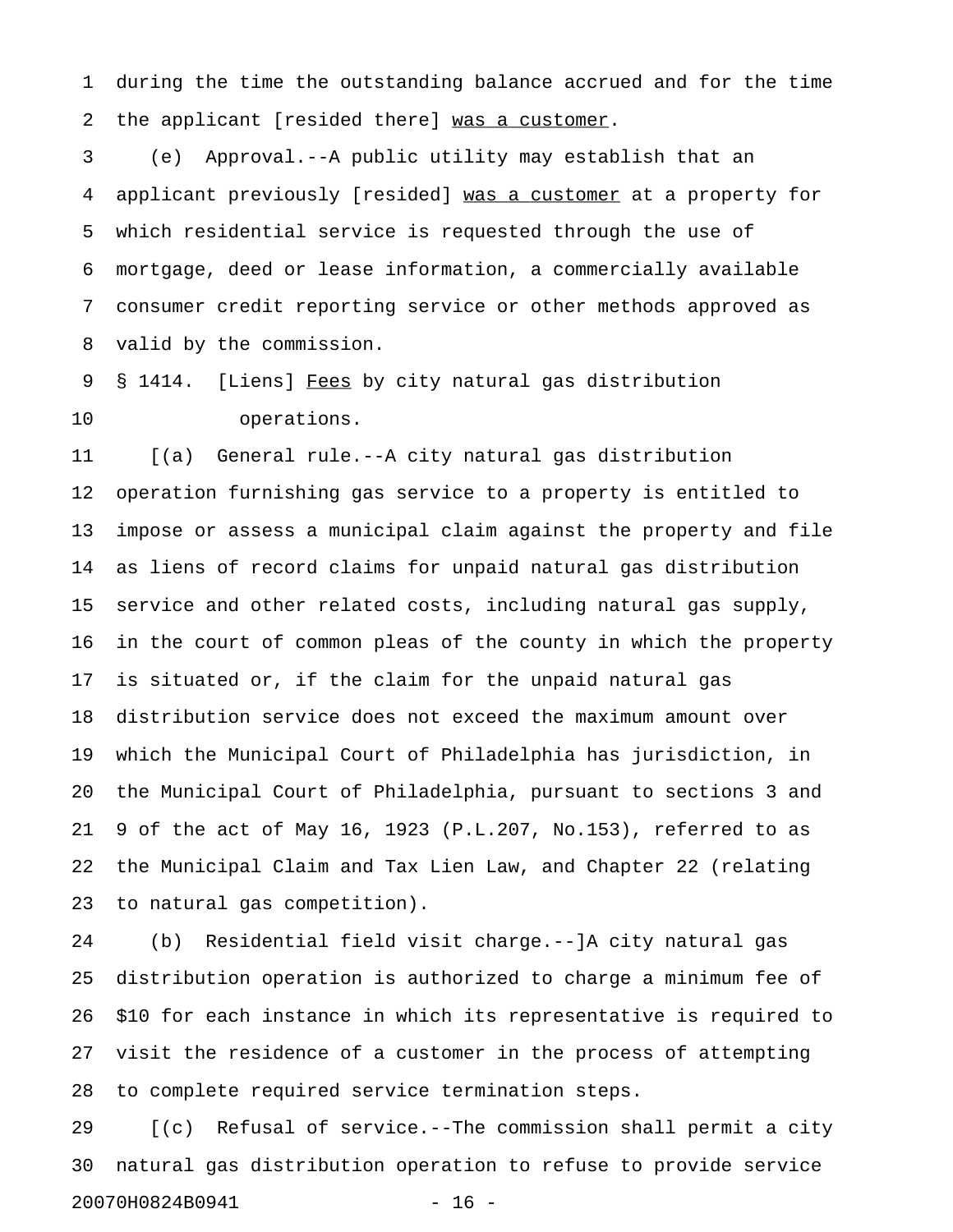1 to an applicant if the applicant has a pending lien or civil 2 judgment by the city natural gas distribution operation 3 outstanding against the applicant or against property owned in 4 whole or in part by the applicant unless the applicant enters 5 into a payment arrangement for the payment of the amount 6 associated with the lien or judgment that remains outstanding at 7 the time of the application.]

8 § 1415. Reporting [to General Assembly and Governor].

9 (a) General Assembly and Governor.--No later than two years 10 following the effective date of this chapter and every two years 11 thereafter, the commission shall submit a report to the 12 Governor, the Chief Clerk of the House of Representatives and 13 the Secretary of the Senate reviewing the implementation of the 14 provisions of this chapter. The report shall include, but not be 15 limited to:

16 (1) The degree to which the chapter's requirements have 17 been successfully implemented.

18 (2) The effect upon the cash working capital or cash 19 flow, uncollectible levels and collections of the affected 20 public utilities.

21 (3) The level of access to utility services by 22 residential customers, including low-income customers.

23 (4) The effect upon the level of consumer complaints and 24 mediations filed with and adjudicated by the commission.

25 (b) General public.--The commission shall report the

26 following on its publicly accessible Internet website:

27 (1) Termination of service data of each utility on a 28 monthly basis.

29 (2) Immediate reporting of utility-related deaths, 30 injuries, fires and property damage resulting from denial of 20070H0824B0941 - 17 -